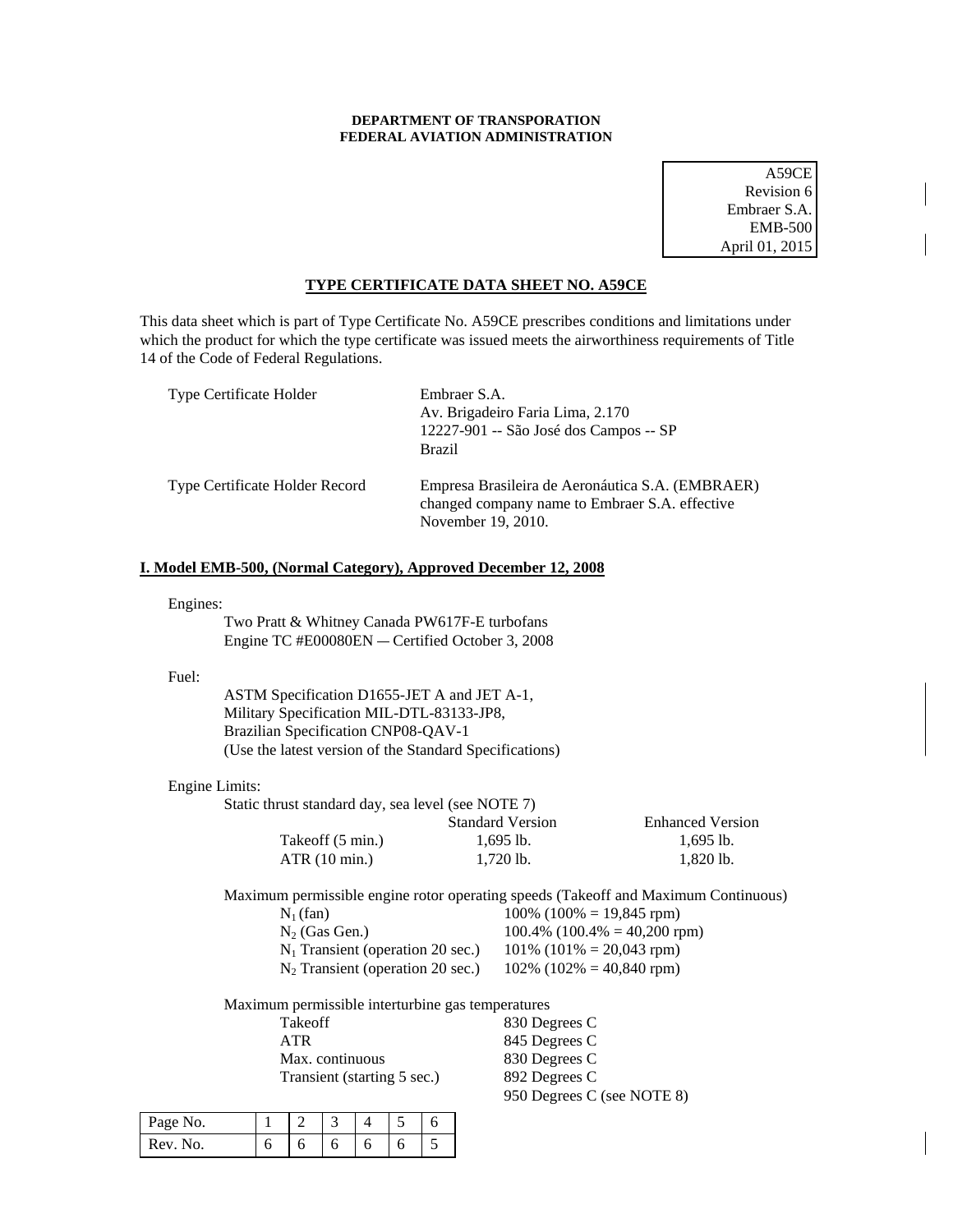| Engine Limits, Continued:               |                 |
|-----------------------------------------|-----------------|
| Transient (operation 20 sec.)           | 862 Degrees C   |
| Airspeed Limitations:                   |                 |
| $V_{MO}$ (maximum operating)            |                 |
| Sea level to 28,000 ft.                 | 275 KIAS        |
| $M_{\rm MO}$ above 28,000 ft.           | $0.7$ Mach      |
| $V_{\text{FE}}$ (maximum flap extended) |                 |
| 10 degrees (takeoff)                    | <b>200 KIAS</b> |
| 26 degrees (takeoff/landing)            | <b>160 KIAS</b> |
| 36 degrees (landing)                    | 145 KIAS        |
| $V_{MC}$ (minimum control speed)        |                 |
| For takeoff                             | 97 KIAS         |
|                                         |                 |

Note – The value presented above refers to the maximum  $V_{MC}$  for the aircraft envelope (the value can change according to the temperature, altitude, weight, and takeoff flaps)

| $V_{LO}$ (landing gear operating)<br>Gear Retract and Extend | 180 KIAS  |  |
|--------------------------------------------------------------|-----------|--|
| $V_{LE}$ (landing gear extended)                             | 275 KIAS  |  |
| Maximum tire ground speed                                    | 139 Knots |  |

### Center of Gravity Limits:

Forward Limits:

Takeoff and Landing (landing gear extended)

Linear variation from 232.24 in. aft of datum (35% MAC) at 6614 lb. to 223.53 in. aft of datum (21.5% MAC) at 7099 lb.; linear variation from 223.53 in. aft of datum (21.5% MAC) at 7099 to 8885 lb.; linear variation from 223.53 in. aft of datum (21.5% MAC) at 8885 lb. to 224.88 in. aft of datum (23.6 % MAC) at 10582 lb.; linear variation from 224.88 in. aft of datum (23.6 % MAC) at 10582 to 10626 lb.

## In-Flight extension

From 223.53 in. aft of datum (21.5% MAC) at 7099 lb to 222.24 in. aft of datum (19.5% MAC) at 7099 lb.; linear variation from 222.24 in. aft of datum (19.5% MAC) at 7099 to 8885 lb.; linear variation from 222.24 in. aft of datum (19.5% MAC) at 8885 lb. to 223.59 in. aft of datum (21.6% MAC) at 10582 lb; linear variation from 223.59 in. aft of datum (21.6% MAC) at 10582 lb. to 224.88 in. aft of datum (23.6% MAC) at 10582 lb.

Aft Limits:

Takeoff and Landing (landing gear extended)

Linear variation from 232.24 in. aft of datum (35.0% MAC) at 6614 lb. to 234.50 in. aft of datum (38.5% MAC) at 7540 lb.; linear variation from 234.50 in. aft of datum (38.5% MAC) at 7540 to 8885 lb.; linear variation from 234.50 in. aft of datum (38.5% MAC) at 8885 lb. to 233.41 in. aft of datum (36.8% MAC) at 10582 lb.; linear variation from 233.41 in. aft of datum (36.8%MAC) at 10582 to 10626 lb.

Landing Gear retracting moment: (-1530.22 in.-lb.)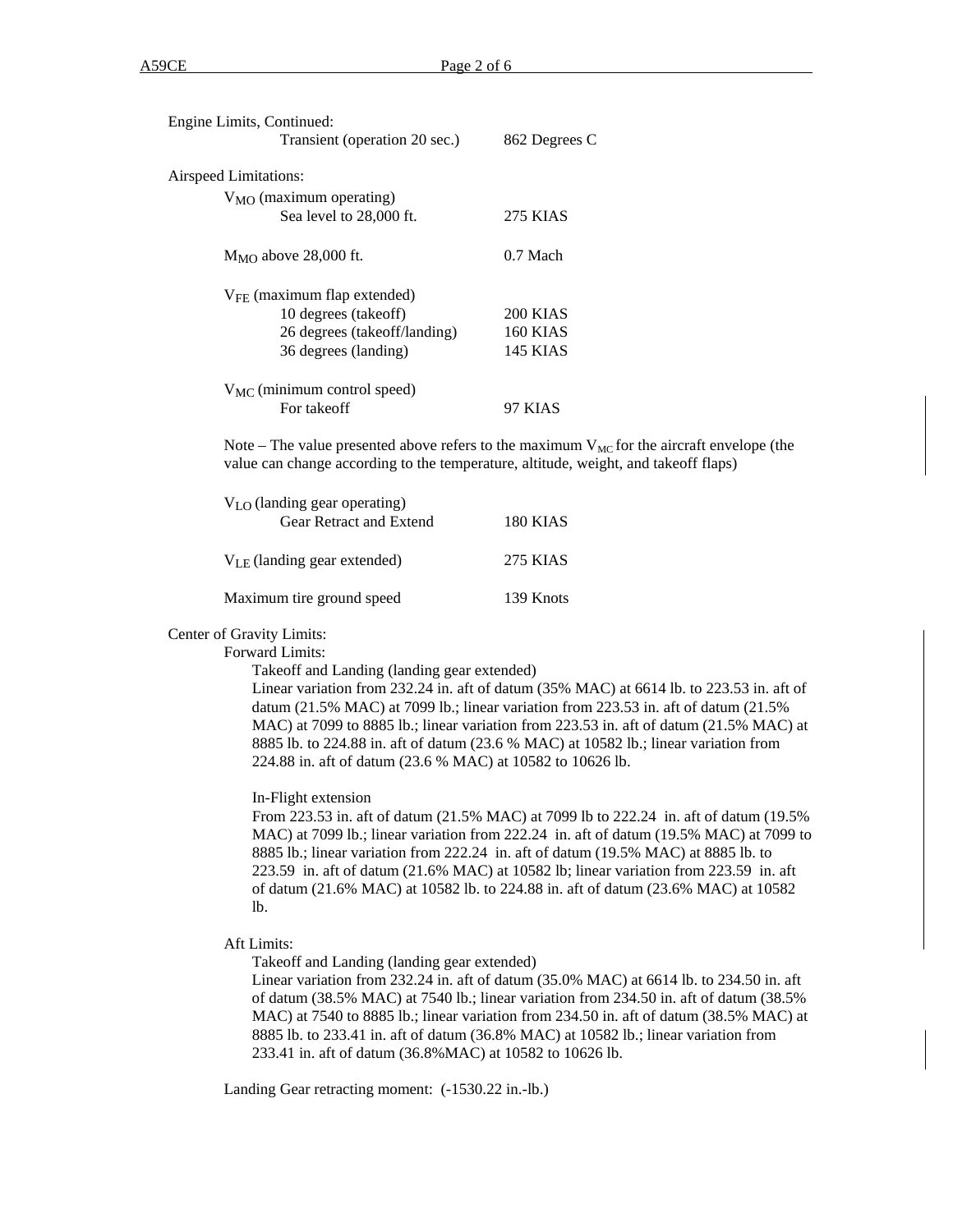| atum |
|------|
|------|

98.82 in. forward of the jig point (nose jack pad location)

#### Leveling Means:

Located in the main door between frames 9 and 10 (see AMM for further information)

## Maximum Weight

| Takeoff   | $10,472$ lb.                       |
|-----------|------------------------------------|
|           | 10,582 lb. (see NOTE 11)           |
| Landing   | 9,766 lb.                          |
|           | 9,877 lb. (see NOTE 11)            |
| Zero Fuel | 8.444 lb.                          |
|           | 8,775 lb. (see NOTE 9)             |
|           | 8,554 lb. (see NOTE 11)            |
|           | 8,885 lb. (see NOTE 9 and NOTE 11) |
| Ramp      | $10,516$ lb.                       |
|           | 10,626 lb. (see NOTE 11)           |
|           |                                    |

Minimum Crew for all Flights (See NOTE 5 for cockpit equipment/arrangement restrictions): One pilot (in the left pilot seat) plus additional equipment as specified in the Limitations Section of the FAA Approved Airplane Flight Manual OR

One pilot and one copilot

#### No. of Seats:

Maximum of eight occupants. Refer to the Airplane Flight Manual (AFM-2656) section 6 "Weight & Balance" for seat configurations and moment arms.

# Maximum Baggage:

| Forward baggage compartment | 66 lb. $(+45.47 \text{ in.} \text{ aft of datum})$  |
|-----------------------------|-----------------------------------------------------|
| Aft baggage compartment     | 353 lb. (+314.29 in. aft of datum)                  |
| RH forward cabinet          | 55 lb. $(+143.46 \text{ in.} \text{ aft of datum})$ |
| LH aft cabinet              | 33 lb. $(+249.76 \text{ in.} \text{ aft of datum})$ |

#### Fuel Capacity (usable):

Total usable fuel 2,806 lb. Two wing tanks with 1,403 lb. usable each; +230.91 in. aft of datum; (see NOTE 1 for unusable fuel)

## Oil Capacity (total):

Tank mounted on each engine: 4.23 U.S. quarts (4.00 liters) total each engine; +302.52 in. aft of datum; (see NOTE 1)

# Maximum Operating Altitude: 41,000 ft.

| <b>Control Surface Movements:</b> |            |                                           |
|-----------------------------------|------------|-------------------------------------------|
| Elevator                          | Up         | $27 + 1/-1$ degrees                       |
|                                   | Down       | $19 + 1/-1$ degrees                       |
| Elevator Trim Tab                 | Up<br>Down | $6 + 1/-1$ degrees<br>$13 + 1/-1$ degrees |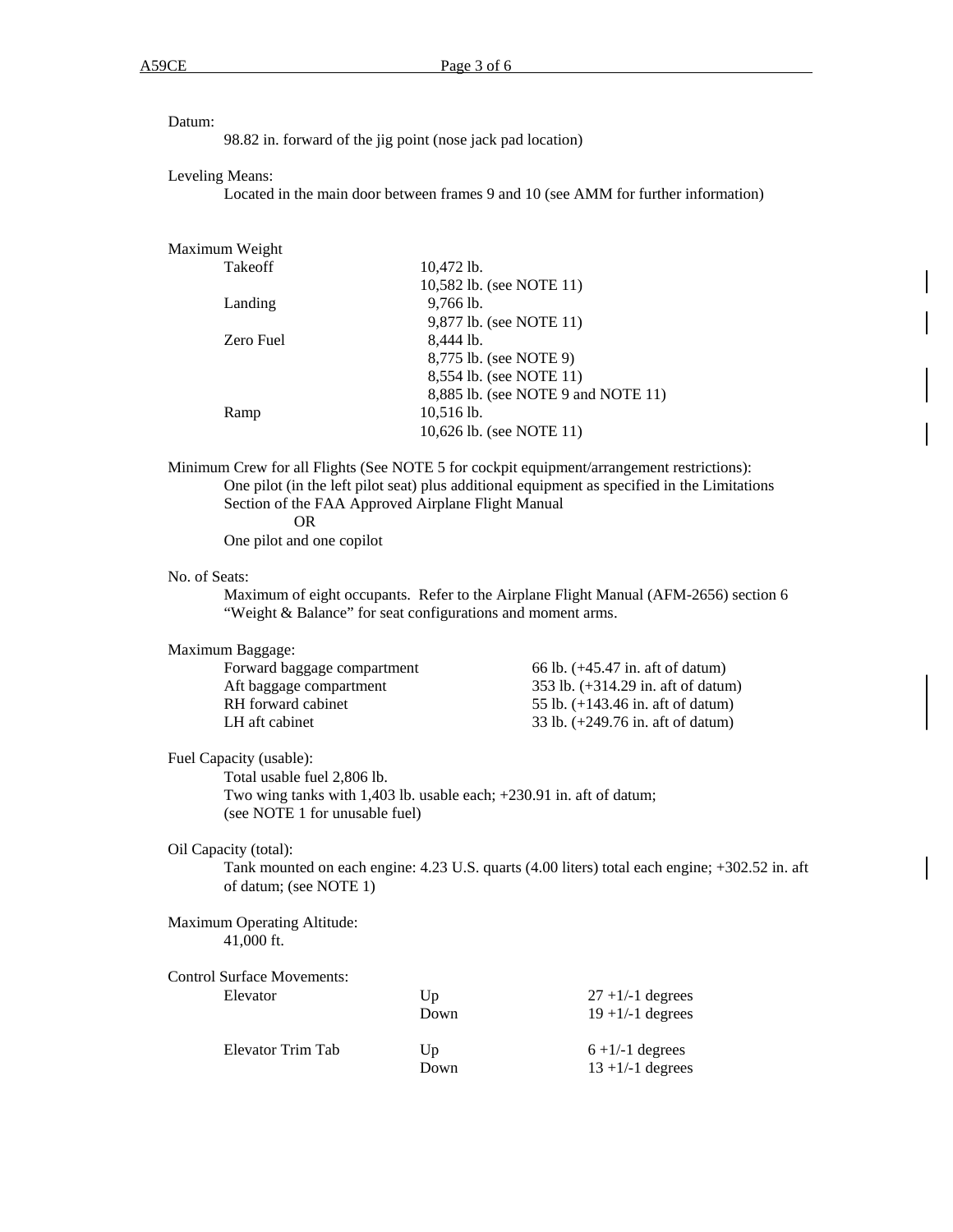| Control Surface Movements, Continued: |         |                                                                            |
|---------------------------------------|---------|----------------------------------------------------------------------------|
| Rudder                                | Right   | $27 + 1/-1$ degrees                                                        |
|                                       | Left    | $27 + 1/-1$ degrees                                                        |
| Rudder Trim Tab                       | Right   | $16.5 + 1/-1$ degrees                                                      |
|                                       | Left    | $16.5 + 1/-1$ degrees                                                      |
| Aileron                               | Up      | $25 + 1/1$ degrees                                                         |
|                                       | Down    | $15 + 1/-1$ degrees                                                        |
| Aileron Trim Tab                      | Up      | $20 + 1/-1$ degrees                                                        |
|                                       | Down    | $20 + 1/-1$ degrees                                                        |
| Wing Flap                             | TO.     | $10 + 1/-1$ degrees                                                        |
|                                       | TO/Land | $26 + 1/1$ degrees                                                         |
|                                       | Land    | $36 + 1.5/ - 1.5$ degrees                                                  |
| Ground Spoilers/<br>Speed Brake       | Up      | $31.5 + 1/ - 1$ degrees (see NOTE 10)<br>$35 + 1/-1$ degrees (see NOTE 11) |

See Airplane Maintenance Manual (AMM) for rigging instructions.

# Manufacturer's Serial Numbers:

50000005 and up

#### Import Requirements:

A U.S. airworthiness certificate may be issued on the basis of a Brazilian Certificate of Airworthiness for Export signed by a representative of the Agência Nacional De Aviação Civil (ANAC) containing the following statement: "The aircraft covered by this certificate has been examined and found to comply with U.S. Type Certificate No. A59CE and to be in a condition for safe operation."

## Certification Basis - Model EMB-500:

- (1) Part 23 of Title 14 of the Code of Federal Regulations effective February 1, 1965, as amended by Amendments 23-1 through 23-55
- (2) Part 36 of Title 14 of the Code of Federal Regulations effective December 1, 1969, as amended by Amendments 36-1 through 36-28
- (3) Part 34 of Title 14 of the Code of Federal Regulations effective September 10, 1990, as amended by Amendments 34-1 through 34-3

## (4) Special Conditions as follows:

- (a) 23-220-SC, High Fuel Temperature
- (b) 23-221-SC, Fire Extinguishing for Aft Mounted Engines
- (c) 23-228-SC, Full Authority Digital Engine Control (FADEC) System
- (d) 23-282-SC, Protection of Systems for High Intensity Radiated Fields, (HIRF)
- (e) 23-232-SC, Flight Performance, Flight Characteristics, and Operating Limitations
- (f) 23-251-SC, Single-Place Side-Facing Seat Dynamic Test Requirements, issued March 22, 2011
- (g) 23-255-SC, Single-Place Side Facing Seat Dynamic Test Requirements, issued October 12, 2011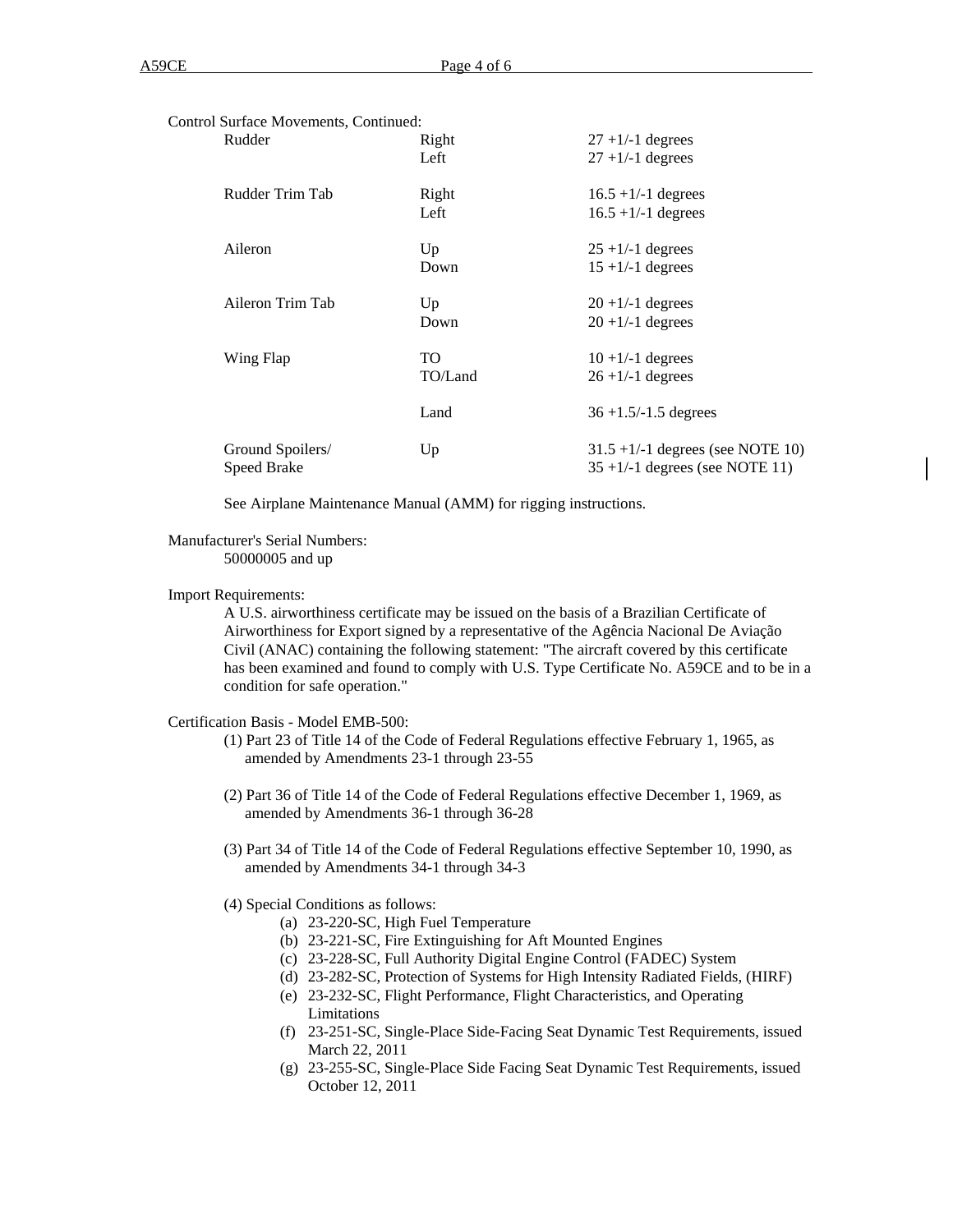Certification Basis, Continued:

(5) Equivalent levels of safety as follows:

- (a) ACE-08-09: 14 CFR § 23.1555(d)(1), Control Markings Usable Fuel Capacity (b) ACE-08-10: 14 CFR §§ 23.1305, 23.1309, 23.1321 and 23.1549; Digital Only
- Display of N2
- (c) ACE-08-14: 14 CFR § 23.807(e)(2): Emergency Egress Provision During Ditching
- (d) ACE-08-21: 14 CFR § 23.1553: Digital Fuel Quantity Indication
- (6) Exemption as follows:
	- (a) No. 9549 (amended) granted to use a relaxed "Dutch Roll" damping criteria above 18,000 ft. in lieu of damping criteria of 14 CFR § 23.181(b), issued June 12, 2008, Regulatory Docket No. FAA-2007-28646, ACE-00-388-E
- (7) Compliance with ice protection has been demonstrated in accordance with 14 CFR § 23.1416 and 23.1419.
- (8) Compliance with the provisions for ditching equipment has been demonstrated in accordance with  $14$  CFR  $\S$  23.1415(a)(b).

Type Certificate A59CE issued December 12, 2008.

Application for type certificate dated October 5, 2005.

RVSM Approval: S/N 50000005 and on: All airplanes are equipped with Garmin G1000 dual RVSM capable Air Data Computers and pilot's and copilot's Primary Flight Displays as standard equipment. Each operator must obtain RVSM operating approval directly from the FAA.

# Production Basis:

Production Certificate No. 346CE

The manufacturer Embraer Executive Aircraft Inc. located in Melbourne, Florida, is licensed by Embraer S.A. to manufacture the Model Aircraft listed in this Type Certificate Data Sheet. S/N 50000255 and subsequent may be produced either by Embraer Executive Aircraft Inc. in Melbourne, Florida or Embraer S.A. in Brazil. The manufacturer can be confirmed by the aircraft data plate. Aircraft produced by Embraer Executive Aircraft Inc. in Melbourne, Florida with a S/N 50000246, 50000255, 50000265, and 50000267 were produced under the Type Certificate**.**

#### Equipment:

The basic required equipment as prescribed in the applicable airworthiness regulations (see Certification Basis) must be installed in the airplane for certification.

## Service Information:

Service bulletins, structural repair manuals, vendor manuals, AFMs, and overhaul and maintenance manuals, which contain a statement that the document is approved by ANAC are accepted by the FAA and are considered FAA approved. (These approvals pertain to the design data only).